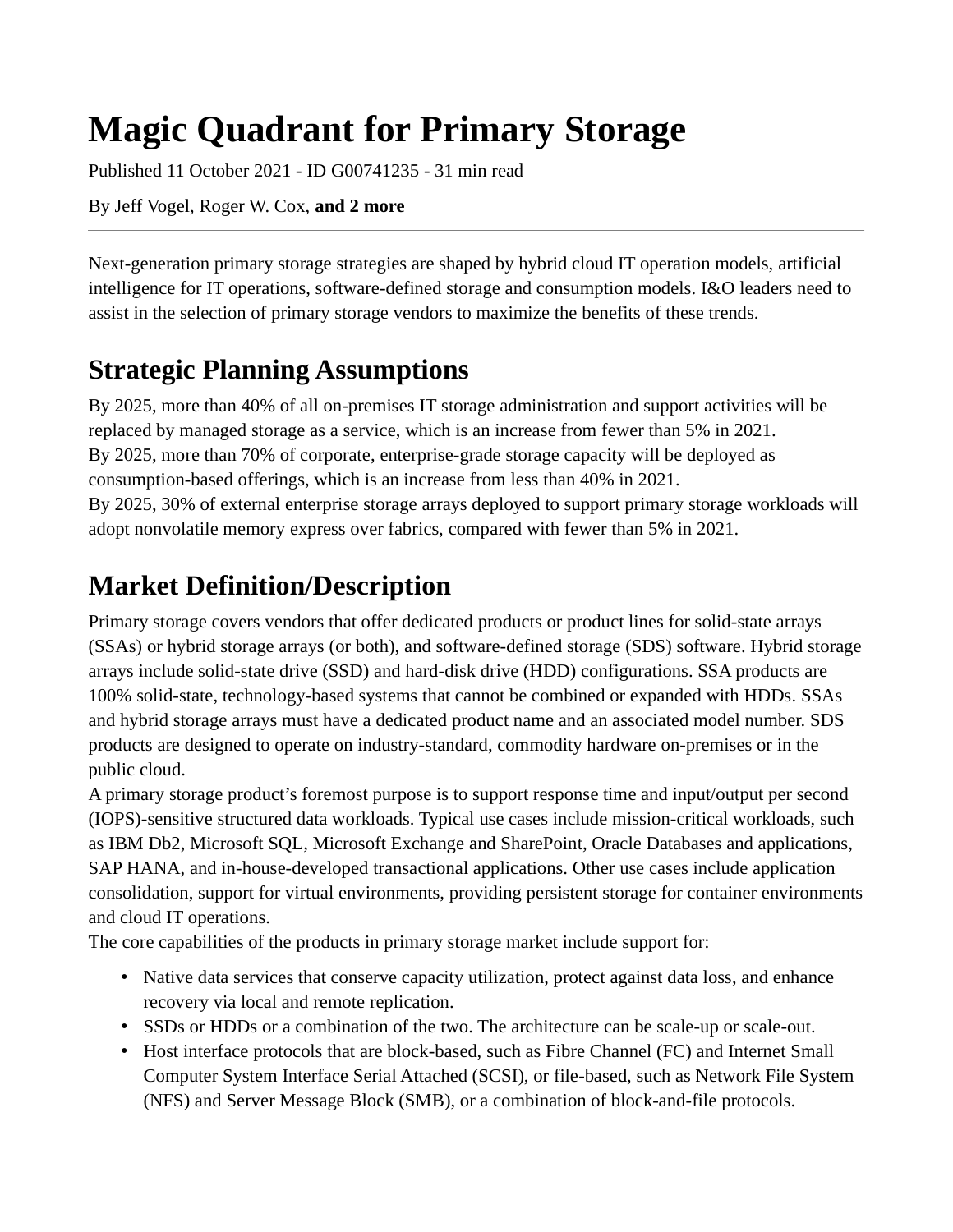Additional primary storage capabilities include:

- An SDS product for on-premises storage or cloud platforms that is integrated with industrystandard server hardware or specialized proprietary hardware as a scale-out, disaggregated compute and storage architecture.
- Artificial intelligence for IT operations (AIOps) features for operational needs, such as cost optimization and capacity management, proactive support, workload simulation and placement, forecast growth rates, and/or asset management strategies.
- Managed storage as a service (STaaS), subscription to a product catalog and API-only provisioning to deliver a flexible storage platform managed via a globally accessible, centralized data services and operations panel that supports public/private cloud IT operations.
- SSAs with nonvolatile memory express over fabrics (NVMe-oF) as a host interface.

# Magic Quadrant

Figure 1: Magic Quadrant for Primary Storage

Source: Gartner (October 2021)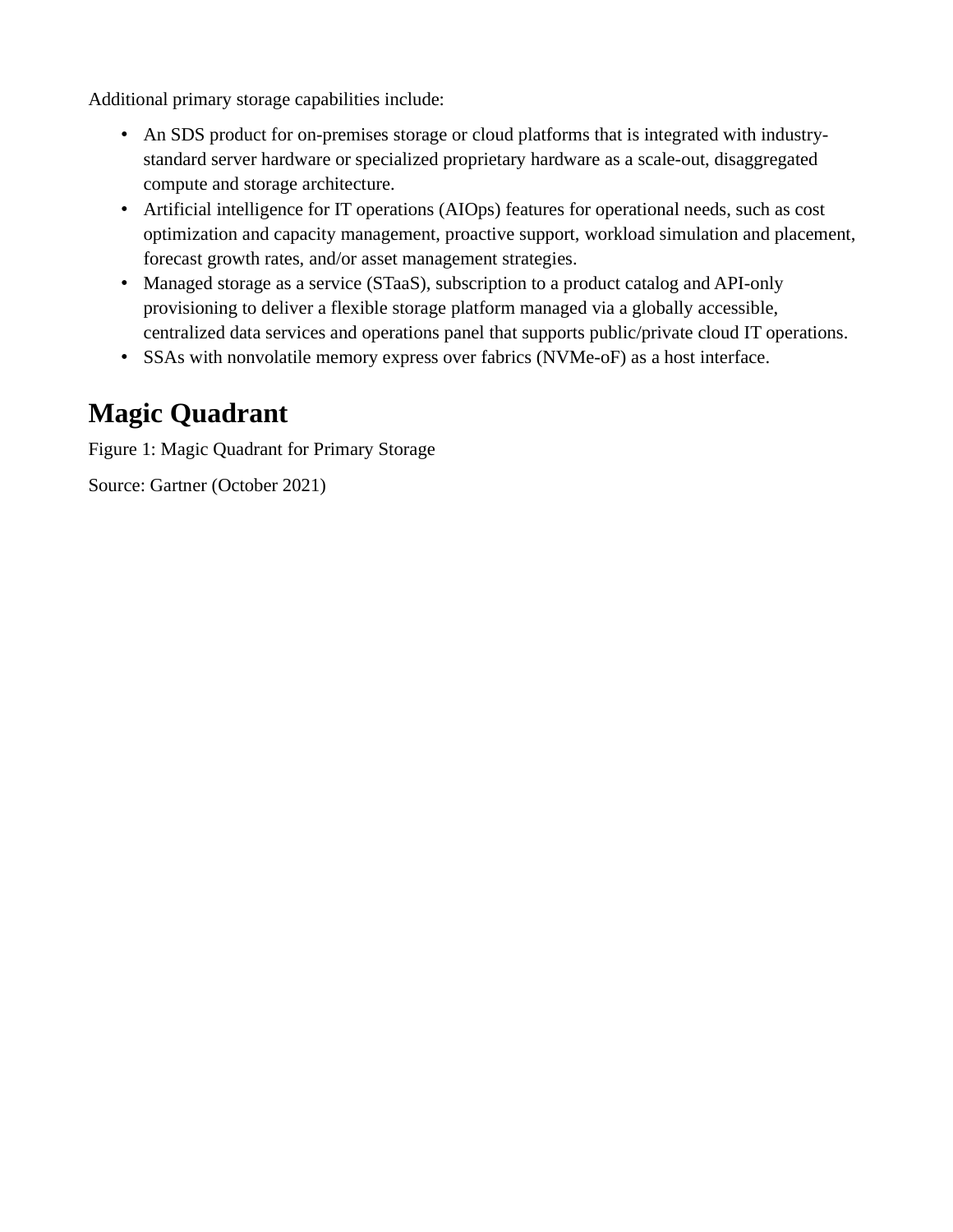

#### Vendor Strengths and Cautions

DDN

DDN is a Challenger in this Magic Quadrant. DDN has continued to leverage and integrate its at-scale high-performance computing (HPC) technologies with previously acquired companies and products into a cogent enterprise product portfolio strategy. DDN refreshed VMstore with an all-nonvolatile memory express (NVMe) drive platform and its IntelliFlash Operating Environment data services. Tintri NexentaStor by DDN is the Tintri SDS solution.

DDN is privately held, with geographically diversified operations in the mid-to-large-enterprise and HPC segments. DDN has reorganized its VMstore, IntelliFlash appliances and Nexenta SDS solution under its Tintri enterprise brand, enabling technology cross-pollination and leveraging engineering resources to address enterprise storage. **Strengths**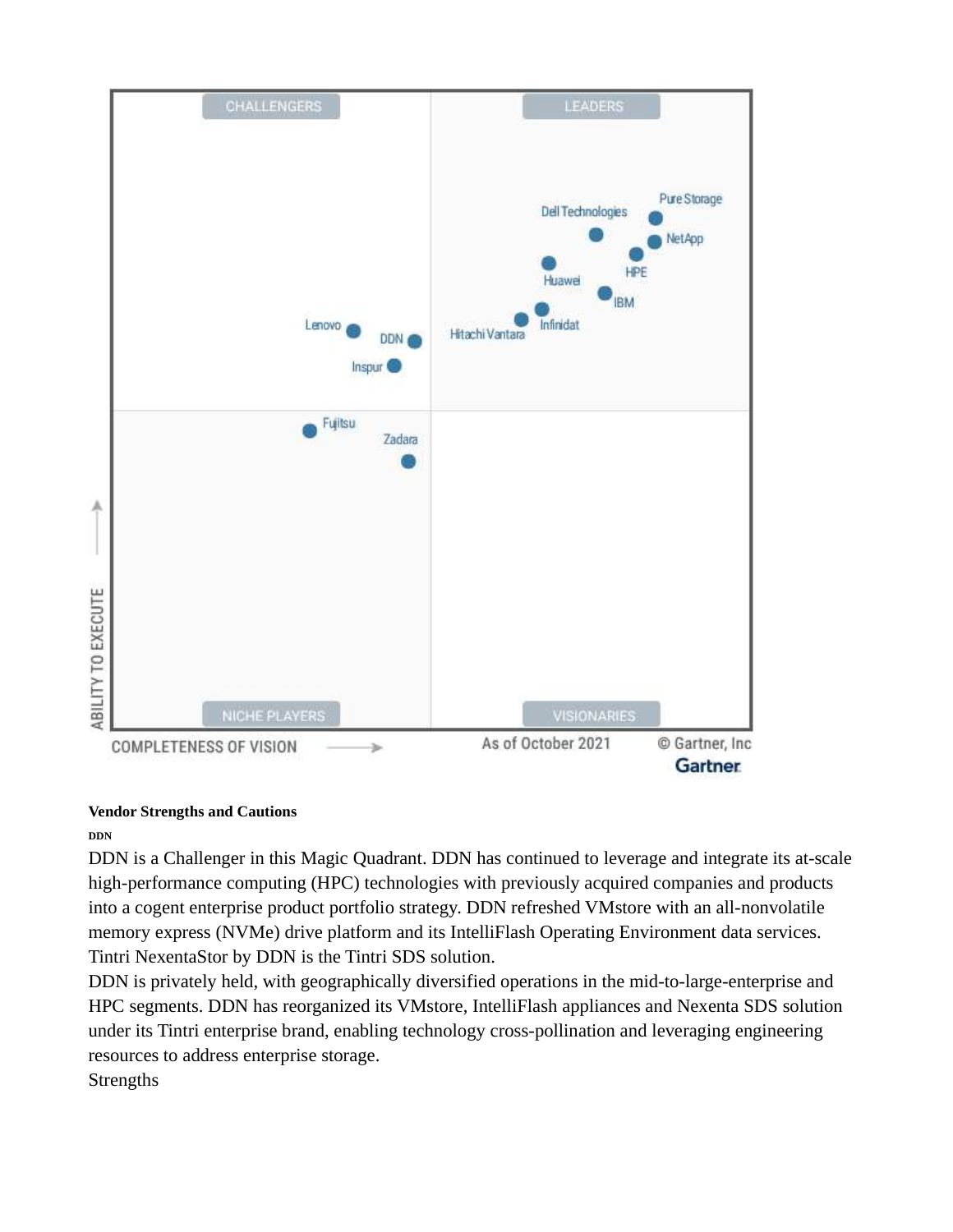- DDN has made good progress in leveraging and streamlining core features and capabilities from its acquisitions into its Tintri business, which addresses a broad spectrum of use cases and workloads.
- DDN VMstore leverages intelligent storage infrastructure insights, AIOps and analytics to simplify and deliver optimal workload performance across the virtual machine (VM) layer.
- DDN's VMstore platform provides an always-on auto-quality of service (QoS) feature that models VM input-output (I/O) behavior and allocates resources to ensure consistent sub-1 ms workload performance.

### **Cautions**

- DDN's efforts to unify its Tintri products into a common storage management and data services roadmap are largely a work in process, so clients should map IT requirements to Tintri development roadmap initiatives before evaluating.
- VMstore does not provide all-in-one pricing, so software options are likely to carry an additional license fee that also requires a software maintenance contract per each option.
- As a policy, DDN does not provide contractual guarantees for performance or effective capacity, so customers should avoid or negotiate if these are critical service-level agreement (SLA) requirements.

#### Dell Technologies

Dell Technologies is a Leader in this Magic Quadrant. PowerMax, PowerStore and PowerFlex are Dell's first-line storage platforms for the primary storage market. PowerMax, featuring highavailability and robust remote replication attributes, solidifies Dell's position in the high-end primary storage market. PowerStore unifies Dell's SSA offerings for the midrange storage market. PowerFlex, a multihypervisor-supported SDS offering, targets database and other transactional workload opportunities that benefit from its symmetrical scale-out architecture and linear scaling of performance. Dell's operations are geographically diversified. Its clientele ranges from small to very large global enterprises, with a presence in all vertical markets. **Strengths** 

- Dell has a portfolio of fit-for-purpose storage arrays to address a wide range of price points, as well as differing capacity and performance requirements to support primary storage workloads.
- Dell offers a broad spectrum of acquisition options including stand-alone capital expenditure (capex) contracts, Transformation License Agreement (TLA), Transformational Program Amendment (TPA), APEX Data Storage Services STaaS, and APEX Custom Solutions (Flex On-Demand, Data Center Utility and Pay-As-You-Go).
- PowerStore performance and capacity attributes make it an appropriate platform to consolidate multiple, midrange, hybrid storage arrays and older SSAs, simplifying the storage infrastructure.

## Cautions

• Quotations that bundle Power-branded hardware, software, support and services into a single net price, without accompanying line-item list prices, are challenging users to determine the true quality of the quotation, relative to fair market value.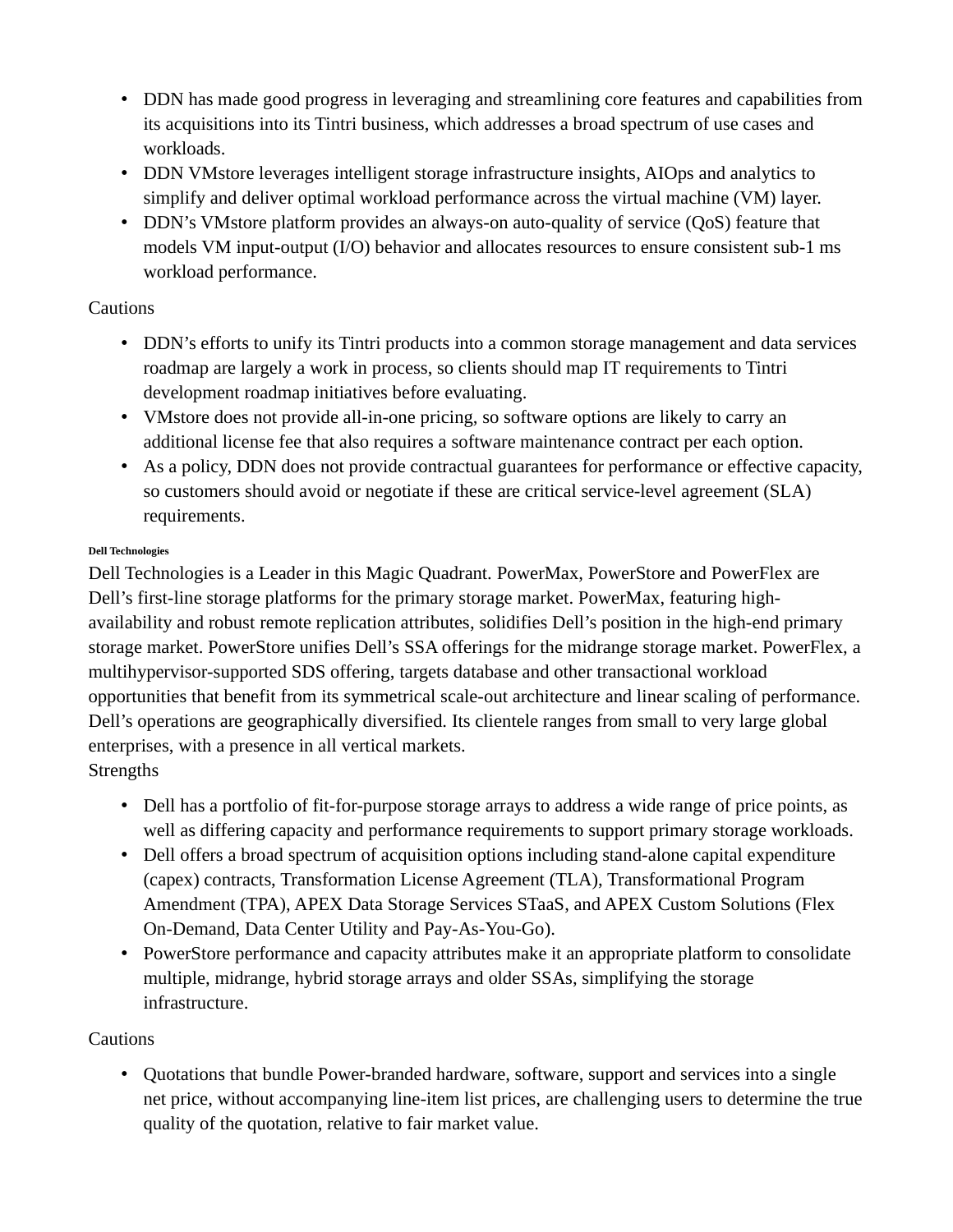- Dell EMC Power-branded storage offerings for the primary storage market do not support a software-defined, unified cloud storage infrastructure.
- Gartner client inquiries indicate support for legacy primary storage products SC Series, Unity, UnityXT and XtremIO — deployed to support primary storage workloads can be inconsistent.

#### Fujitsu

Fujitsu is a Niche Player in this Magic Quadrant. Its product portfolio consists of the Storage ETERNUS AF SSAs and Storage ETERNUS DX hybrid array systems. Fujitsu's operations are mainly focused in Japan, APAC, South America and Europe; its clients tend to be in the entry, midmarket and large-enterprise market segment. In June 2020, Fujitsu announced an OEM agreement with NetApp. This relationship will enable Fujitsu to sell NetApp FAS, AFF and E-Series via its ETERNUS product line in Japan and its E-Series in Europe.

Fujitsu will continue to resell NetApp AFF and FAS in Europe via a reseller's agreement. In March 2021, Fujitsu announced the withdrawal of its storage product business from North America. **Strengths** 

- The ETERNUS DX and AF midrange products offer dedicated Storage Acceleration Engines and NVMe-based read cache, providing higher efficiency and performance at lower price points.
- The ETERNUS midrange systems for the DX and AF product lines are priced lower than most of the vendor's competitors evaluated in this research.
- The ETERNUS platform offers high levels of reliability and overall customer satisfaction.

## **Cautions**

- Fujitsu ETERNUS customers may need to consider NetApp or other alternatives, as Fujitsu will increasingly focus on the OEM relationship with NetApp.
- ETERNUS AF and DX arrays do not adequately address hybrid IT requirements, because they provide limited integration with leading public cloud platforms, such as Amazon Web Services (AWS), Google Cloud Platform (GCP) and Microsoft Azure.
- ETERNUS AF arrays do not provide AIOps support for their storage systems for enhanced postsales support.

#### Hitachi Vantara

Hitachi Vantara is a Leader in this Magic Quadrant. Hitachi's storage portfolio covers a broad spectrum of industry-critical workloads with a common NVMe-optimized, storage virtualization OS. Hitachi's operations are geographically diversified, and its clients tend to be in the large and midsize enterprise segments. Hitachi has made improvements in its Hitachi Ops Center, an artificial intelligence (AI) driven management system to provide automation, analytics and protection to improve IT operational efficiency.

Hitachi offers a 100% data availability guarantee. Under the EverFlex as a Service, Hitachi offers a pay-per-use STaaS consumption model that includes utility pricing for both capacity and data protection.

**Strengths**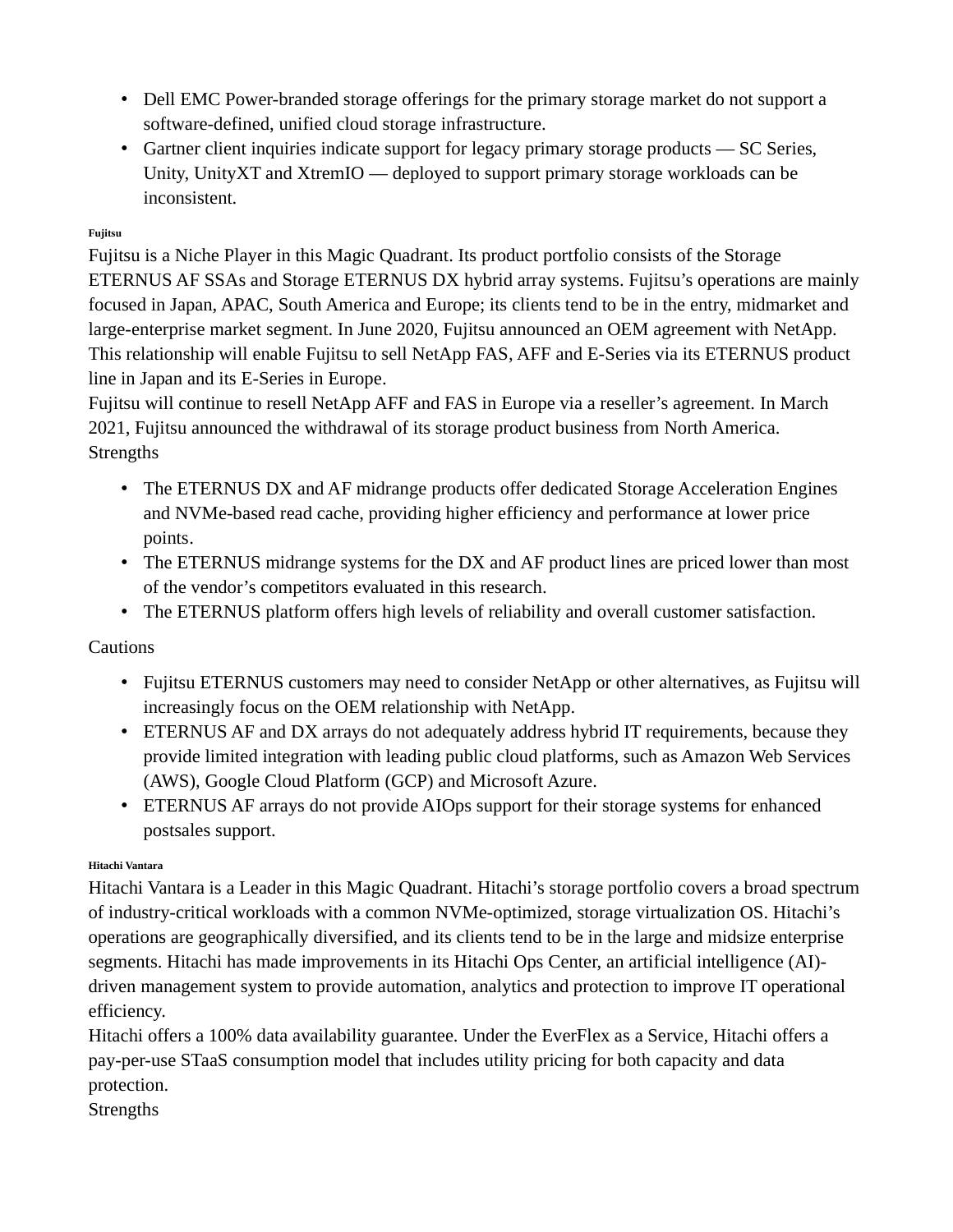- Hitachi Vantara's continued investments in a broad spectrum of mainframe and open-system storage solutions provide enterprise and midsize enterprise customers with a common OS environment that simplifies management.
- Hitachi's Storage Virtualization Operating System (SVOS)-based architecture simplifies management and the benefits gained from the use of AIOps across a common family of systems that span midrange to enterprise systems.
- Clients often cite Hitachi's performance obtained through the use of its advanced cache and global DMA architecture, as well as the Hitachi Accelerated Flash system.

## **Cautions**

- The VSP E Series midrange products lack support for offloading accelerated data-processing functions and intrafabric node I/O processing, due to the limits of its controller node architecture.
- Hitachi's software-defined block storage product lags leading storage vendors that can run on public cloud infrastructure.
- Hitachi Vantara lags industry leaders in the use of real-time data collation in support of backend customer care capabilities.

## HPE

Hewlett Packard Enterprise (HPE) is a Leader in this Magic Quadrant. Its operations are geographically diversified, and its clients tend to be in enterprise business-to-business (B2B) and business-toconsumer (B2C) markets. HPE has extended its storage systems portfolio in a rebranding effort to include the new HPE Alletra 6000 and 9000 models, alongside its HPE Primera and HPE Nimble Storage products. NVMe and storage-class memory (SCM) media support were added to HPE Alletra 6000 and NVMe and NVMe-FC to the HPE Alletra 9000 series. HPE Alletra provides cloudlike, data services capabilities, with HPE GreenLake cloud services.

HPE's subscription-based Data Services Cloud Console (DSCC) management platform provides intentbased provisioning, upgrades and data services. A storage program, called Timeless, offers nondisruptive technology refresh every three years, at no additional cost. **Strengths** 

- HPE's CloudPhysics' data-driven insights simplify the planning and procurement processes, which lessen the need for client storage domain-specific skills.
- HPE GreenLake cloud services provide partner-integrated and bundled solutions, such as EPIC, for key vertical industry applications, thereby accelerating time to production value.
- HPE InfoSight's AI-powered, autonomous operation provides the capability to resolve complex, cross-stack infrastructure problems through use of a machine learning (ML)-enabled recommendation engine.

# **Cautions**

• HPE is shifting to a cloud-native services business model that requires a wholesale restructuring of back-end operations, such as billing, IT, logistics and support, which may cause an inconsistent customer experience and support issues.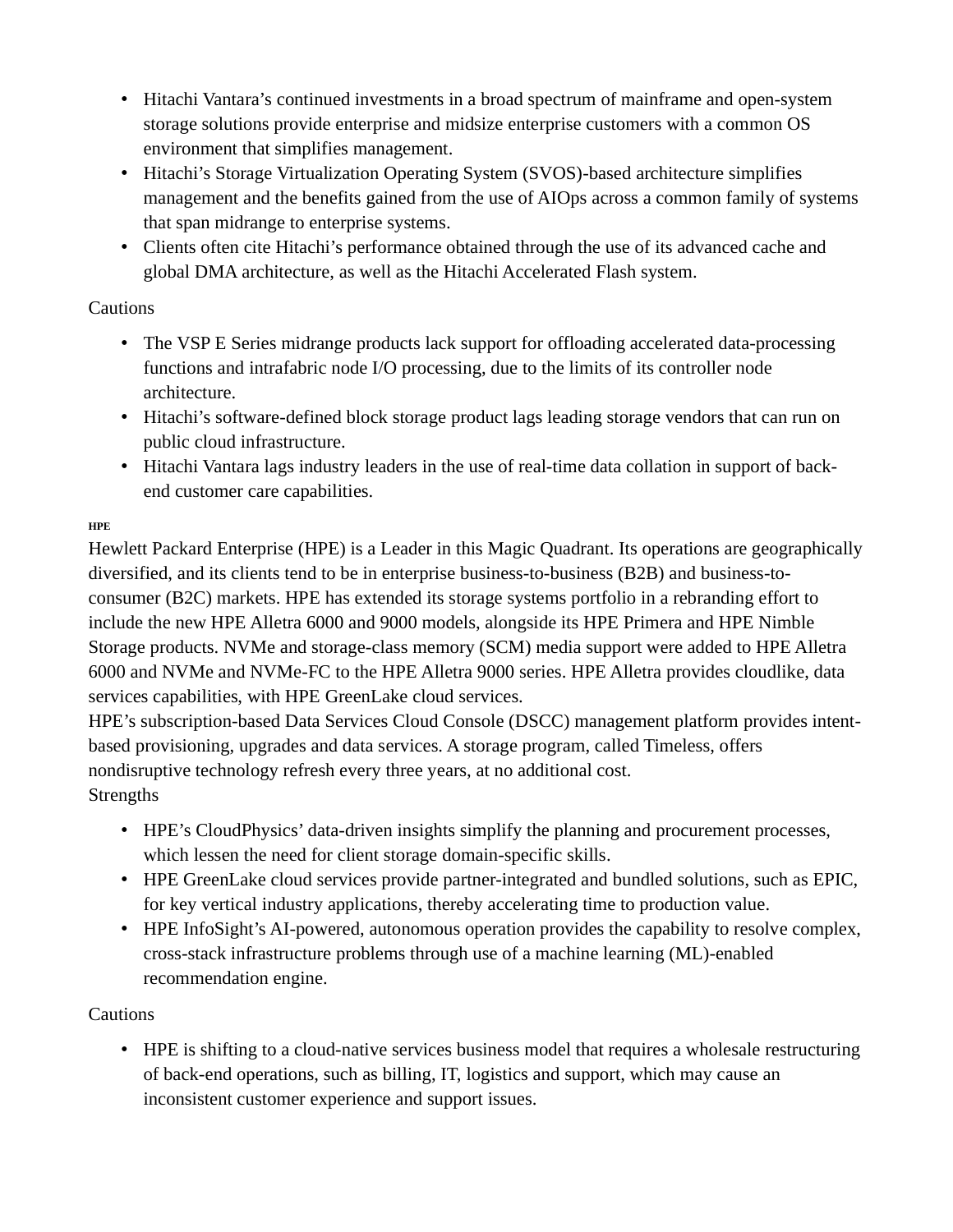- HPE lags some industry competitors with a cloud-native, fully managed, software-defined, block storage software product, limiting its use with the public cloud or for non-HPE server infrastructures.
- The Data Services Cloud Console is a cloud-native, software as a service (SaaS)-based management platform that is operationally limited in use with dark sites that have restrictions on internet access. It should be thoroughly vetted for cloud-native hybrid IT operations.

#### Huawei

Huawei is a Leader in this Magic Quadrant. Its product portfolio consists of the OceanStor Dorado V6 series and OceanStor F V5 series SSAs, and the OceanStor V5 hybrid storage systems, which collectively address midrange and high-end storage array requirements.

Huawei mainly operates in China, Latin America, and Europe, the Middle East and Africa (EMEA). Its clients tend to be in the large-enterprise, public clouds in China, and communications service provider (CSP) verticals. Huawei has invested heavily in AI/ML capabilities integrated as part of its product offerings.

#### **Strengths**

- Huawei's three-layer, AI-powered data management system provides cross-stack management, visualization, workload simulation and analysis to simplify infrastructure operations.
- Huawei has made enhancements to its product capabilities that have resulted in accelerated growth and market adoption outside its base Asia/Pacific (APAC) region.
- Clients' decisions to select Huawei over competitive products tend to favor its focus on pricing, high performance and investments in roadmap initiatives.

#### **Cautions**

- U.S. sanctions and geopolitical issues may challenge Huawei's market expansion efforts and partner initiatives outside China and parts of the APAC region, Latin America and Eastern Europe.
- Huawei lags major players with a global, centrally managed, cloud-native STaaS offering for automated provisioning storage and data services across hybrid, multicloud workloads.
- Huawei lags industry competitors with a cloud-native, fully managed, software-defined block storage product for use with major public clouds or non-Huawei infrastructures, limiting client optionality and flexibility.

#### IBM

IBM is a Leader in this Magic Quadrant. Augmented by Spectrum Virtualize for Public Cloud software, the FlashSystem and DS8900F platforms are IBM's key storage offerings for the primary storage market. The DS8900F is positioned to sustain IBM's position in the IBM mainframe infrastructure market, while the FlashSystem SSA and hybrid array portfolio is positioned for growth opportunities. IBM has delivered a steady cadence of performance, management, security, and high-availability enhancements to the FlashSystem and DS8900F offerings. The technology investments continue with the announcements of Safeguarded Copy and expanded volume size and mobility support for the FlashSystem platform and performance enhancements for the DS8900F. **Strengths**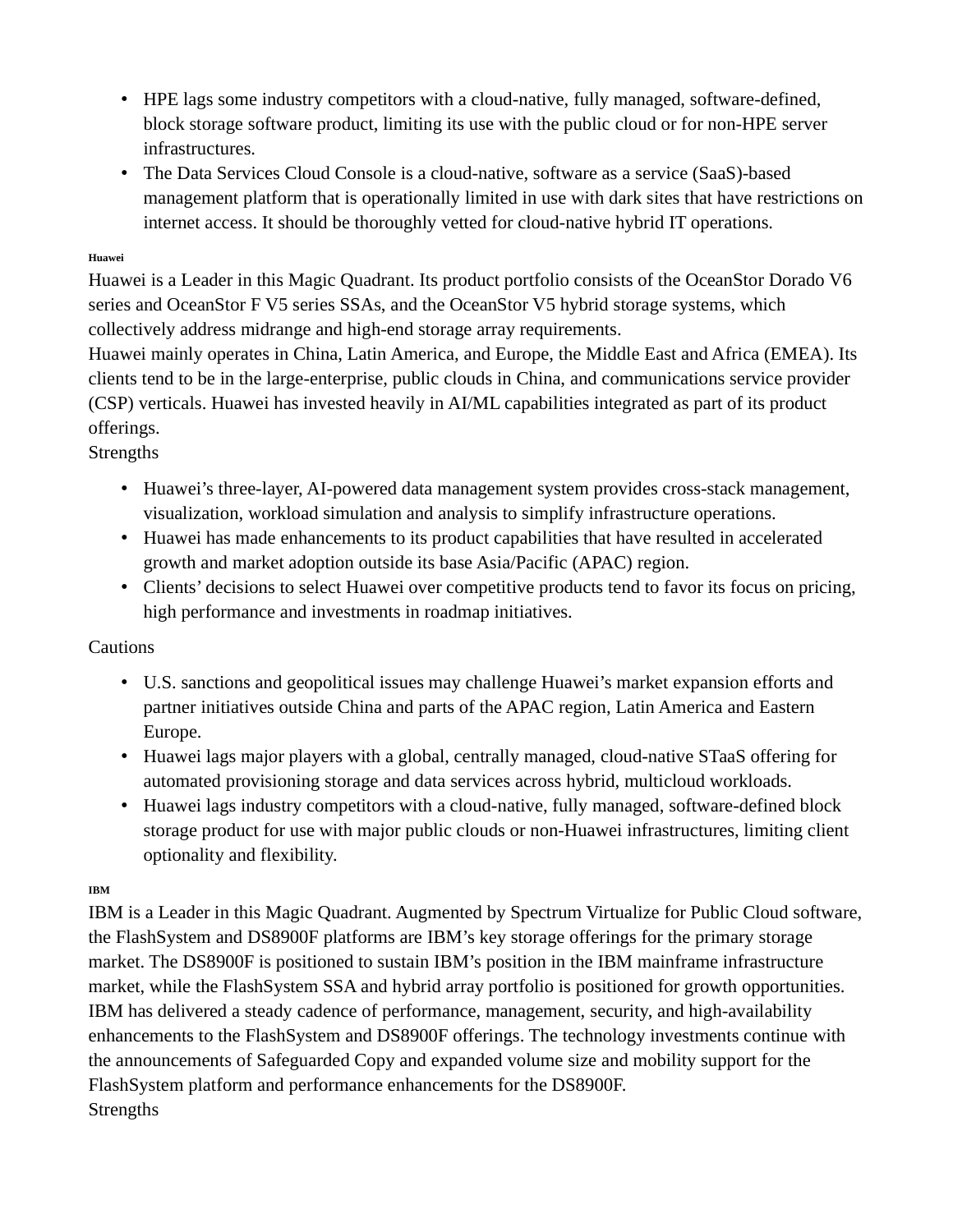- IBM provides a single codebase that supports FlashSystem SSA, as well as hybrid array models that span the entry to the high-end primary storage price range.
- Spectrum Virtualize and its derivative, Spectrum Virtualize for Public Cloud, support a unified hybrid-cloud storage infrastructure with common provisioning, data services and management software, regardless of data location — on-premises, or public cloud infrastructure as a service (IaaS) platform.
- The FlashSystem Solid-State Array portfolio provides compelling price/performance per rack unit.

#### **Cautions**

- Depending on geographic locality and/or the installed model IBM storage array platform, some clients report that client response and resolution support are inconsistent.
- Native compression and data deduplication, as well as support for NVMe SSDs and NVMe-oF, remain missing capabilities on the IBM DS8900F offering.
- On products that do not yet have Expert Care, IBM's pricing policies for extended support and maintenance after the prepaid maintenance and support agreements expire can result in a steep increase in support and maintenance costs.

#### Infinidat

Infinidat is a Leader in this Magic Quadrant. Its primary storage portfolio consists of InfiniBox, which is characterized by its high-capacity and performance capabilities, as well as its resilient storage architecture. In June 2021, Infinidat announced its first SSA — InfiniBox F4304S for ultra-low-latency applications. During the evaluation period, it also announced support for VMware vVols, released a new CSI driver for Kubernetes environments, and achieved AWS Outpost Partner Ready Designation. Infinidat's operations are focused in North America, Europe, South Africa and Japan. Its clients tend to be very large enterprises and service providers.

**Strengths** 

- Infinidat offers multiple purchasing models capex-only; Elastic Pricing, which is a combination of operating expenditure (opex) and capex pricing; and FLX, an OpEx-only consumption model — enabling enterprises to consume STaaS.
- Infinidat offers comprehensive AIOps capabilities through a combination of a Neural Cache, an ML engine embedded in the system, and InfiniVerse, a SaaS-based platform that provides predictive analytics and support capabilities.
- Infinidat customers express a high level of satisfaction with its technical support and overall user experience.

# Cautions

- Infinidat's multi-PB architecture is not ideally suited for enterprises that require less than 250TB of storage.
- InfiniBox does not support direct integration with public cloud platforms, such as AWS and Microsoft Azure, to enable use cases such as tiering, backup and disaster recovery.
- Infinidat has a limited direct presence in emerging markets. Customers in these regions must work with credible Tier 1 Infinidat partners to ensure adequate postsales support.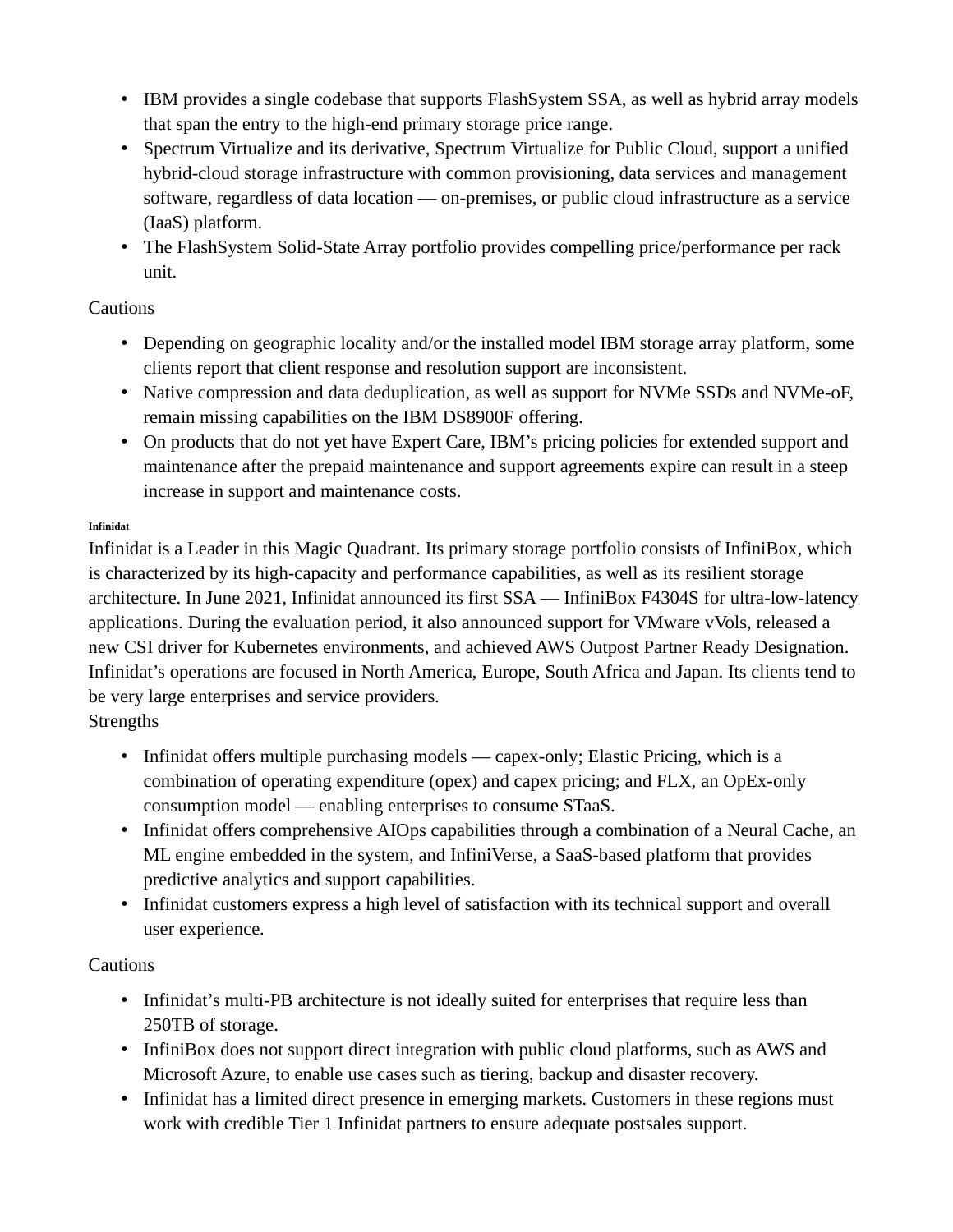Inspur

Inspur is a Challenger in this Magic Quadrant. Its product portfolio consists of the HF and AS series, which address a broad range of midrange and high-end storage array requirements. During the evaluation period, it announced new versions of the HF and AS product lines, released a new CSI plugin for Kubernetes environments, three-site replication support, and backup to Alibaba Cloud and AWS. Inspur's sales operations are largely concentrated in China. Clients are mainly in the midmarket and large-enterprise market segment.

**Strengths** 

- Inspur storage products are offered at one of the lowest dollar/TB among vendors evaluated in this research.
- Inspur supports all major hypervisors, container management platforms and backup software.
- Presales experience is enhanced through virtual labs that provide clients with the opportunity to explore the platform and carry out performance validation.

#### **Cautions**

- Customers outside the APAC region must work with a credible Tier 1 partner to ensure adequate postsales support, because Inspur has limited direct presence in these locations.
- Inspur arrays have limited integration with leading public cloud providers, such as Microsoft Azure and GCP.
- Inspur trails the competition in its ability to provide a comprehensive STaaS offering.

#### Lenovo

Lenovo is a Challenger in this Magic Quadrant. The Lenovo ThinkSystem DE/DM Series are proven external storage arrays based on technology sourced from NetApp under a strategic partnership agreement. Under this agreement, Lenovo has leveraged its world class supply chain to manufacture and deliver the DE/DM Series solutions. In addition to a steady launch of new DE/DM Series platforms, and associated announcements based on NetApp technology, Lenovo has enhanced organically developed management tools for the DE/DM Series offerings.

Capitalizing on Lenovo's global sales and support infrastructure network, the new "One Lenovo" goto-market initiative leverages the entire Lenovo portfolio to be an end-to-end solution provider for its customers.

**Strengths** 

- Lenovo provides an end-to-end IT infrastructure solution that includes servers, networking, and storage for primary storage workloads; this enhances performance, simplifying problem resolution responsibilities and vendor management.
- Lenovo is a large, global IT infrastructure company with the financing, engineering and manufacturing assets, as well as the global logistics, required to support its expanding initiatives in the external enterprise storage market.
- Lenovo's XClarity Administrator centralized management system enables users to manage ThinkSystem servers and DE and DM Series storage arrays from a common console.

**Cautions**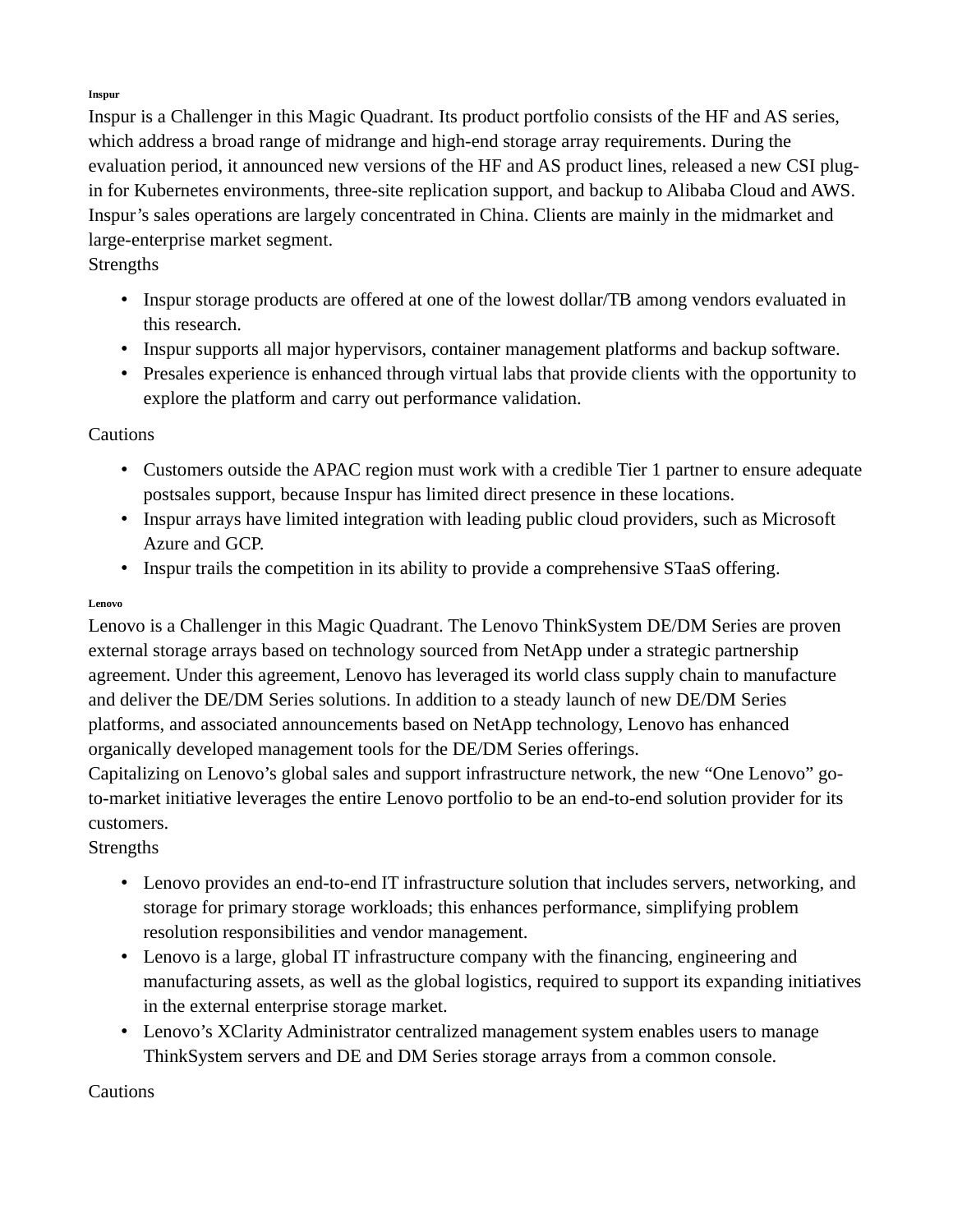- Lenovo ISG depends on NetApp to make the R&D investments essential to maintaining a competitive posture in the fast-changing enterprise primary storage market.
- Lenovo's AIOps software, ThinkSystem Intelligent Monitoring (TIM), does not support some important features, such as automatic issue resolution and ticket closure functionality, and a capacity and performance recommendation engine.
- Lenovo's presales and postsales support responsiveness in complex storage area network (SAN) infrastructures that support a hybrid cloud architecture is inconsistent and varies by region.

#### NetApp

NetApp is a Leader in this Magic Quadrant. NetApp addresses a wide range of primary storage workloads across its storage arrays: AFF, FAS, SolidFire, E-Series, EF-Series and its Cloud Volumes ONTAP SDS offering. This vendor supports a global customer base with on-premises or cloud-native storage. NetApp is a leader in providing integration with the public cloud providers and in support of hybrid cloud IT infrastructures.

New capabilities in the last year showcased its continued focus on cloud management and services with Cloud Manager, SnapMirror Cloud and Cloud Backup, and enhanced governance and compliance with Cloud Data Sense. The vendor also enhanced its container support and management via Astra, which is available across its product portfolio.

**Strengths** 

- NetApp's Data Fabric strategy and common ONTAP software offers a unified management platform across hybrid cloud storage environments.
- NetApp offers a leading, broad product portfolio with extensive NVMe support and offerings that are attractive for entry-level, as well as able to scale to serve the largest global customers.
- NetApp Keystone Flex subscription offers comprehensive and flexible consumption models that extend from on-premises to the edge to the cloud.

# Cautions

- NetApp's pricing policy for extended support can result in varying cost increases after the prepaid maintenance and support agreements have expired.
- ActiveIQ, its AIOPs data management platform, lacks full cross-stack visibility of the hardware infrastructure to proactively address issues beyond storage.
- Some customers report challenges with support response times and the depth of technical postsales support.

#### Pure Storage

Pure Storage is a Leader in this Magic Quadrant. The vendor competes with its FlashArray//X; the lower-cost, lower-performance FlashArray//C; and its SDS offering, Cloud Block Store. Pure Storage is completely channel-driven and operates mostly in North America; the APAC region; and Europe, the Middle East and Africa (EMEA); and Japan, representing more than 80% of its revenue. The vendor performs well in the enterprise market and expanded its presence across large, global enterprises spanning all industry verticals.

During the past 12 months, Pure Storage introduced NVMe over FC and ActiveCluster support, as well as Cloud Block Store on Microsoft Azure. In September 2020, it acquired Portworx for container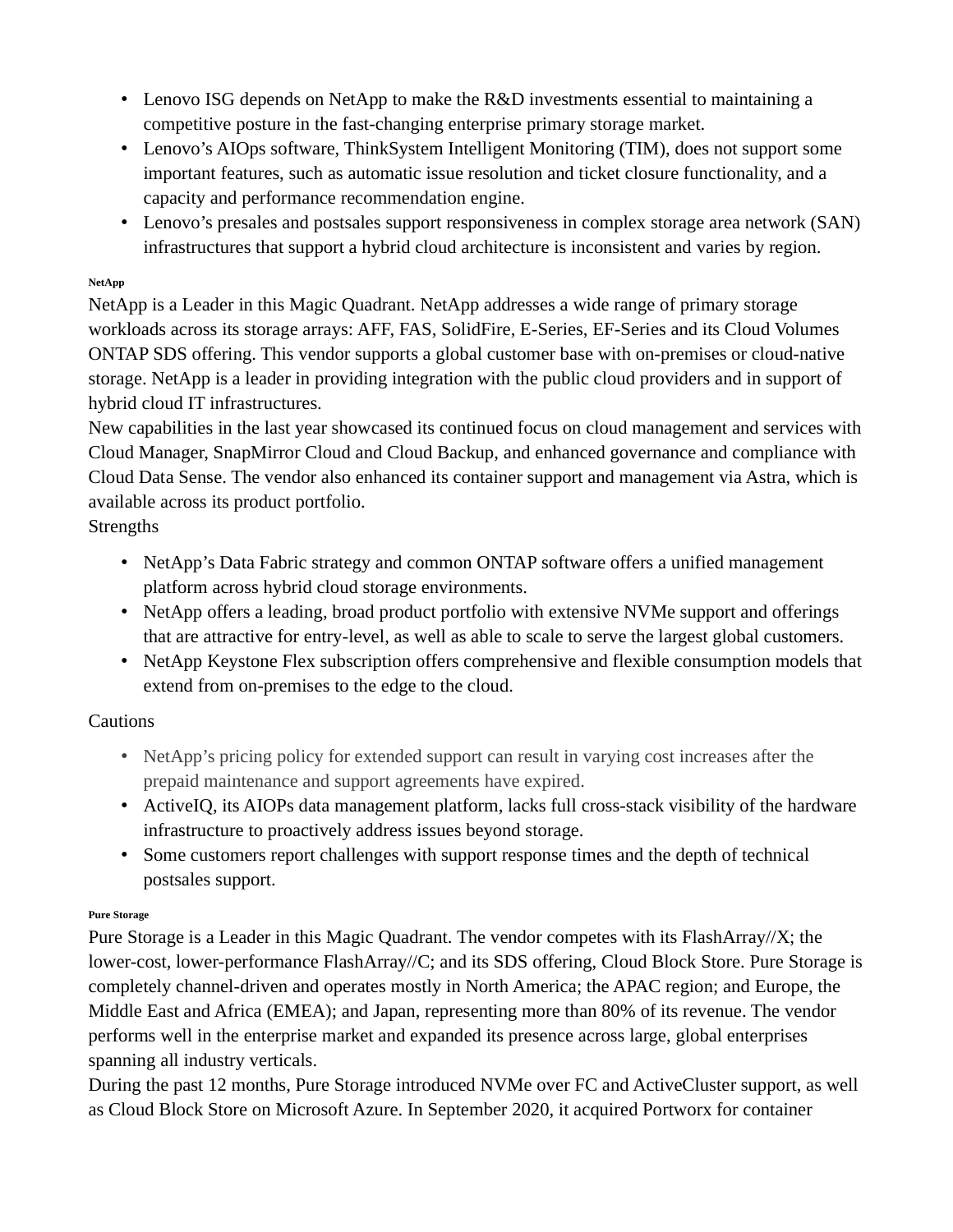orchestration. The company has also broadened its FlashArray//C appeal by expanding its highcapacity offering and lowering its introductory capacity. **Strengths** 

- Pure Storage has defined simplicity in its ease of use and consumption models with high levels of customer satisfaction supported by references.
- The company offers deep integration at the application and container level. Its AIOps platform, Pure1, offers proactive support, predictive analytics and real-time simulation modeling.
- Pure as a Service offers a unified data storage subscription under a single contract with common management across on-premises and public cloud deployments.

## **Cautions**

- Some customers report concerns about the vendor's lack of sustained profitability.
- Cloud Block Store is not supported on GCP, and it can be cumbersome to deploy on Amazon AWS and Microsoft Azure public clouds.
- Pure Storage Flash Array products may command a premium in terms of cost and support, compared with hybrid-based storage arrays.

## Zadara

Zadara is a Niche Player in this Magic Quadrant. The zStorage offering for primary storage consists of Zadara Virtual Private Storage Array (VPSA) for Block/File. Zadara products are completely softwaredefined and are available via an OpEx consumption program. The company's primary target audience is managed hosting service providers. Thus, it offers a fully managed solution for partners and enterprise customers.

The company is most established in North America and Europe, with about 20% of its business coming from outside those regions. The zStorage 20.12 release's most notable updates during the past 12 months have included flash storage performance enhancements, automatic storage tiering, 100 Gbps Ethernet support and CSI support for Kubernetes.

**Strengths** 

- Zadara is focused exclusively on hosting providers and more than 300 managed service providers (MSPs) that can deliver strong multitenancy and low-latency performance, compared with public cloud providers.
- zStorage cloud and a single VPSA can be elastically and dynamically expanded or shrunk, commensurate with workload and SLA utilization demands, with no interruption to service or impact on performance.
- Zadara offers a fully managed service and is available via a 100% OpEx consumption pricing with no additional cost for support.

# **Cautions**

- Zadara is a private company, and lacks public financial transparency. This can make it difficult for prospects to evaluate services and support capabilities.
- Zadara has a limited presence in emerging markets, which may be a concern for large, multinational customers.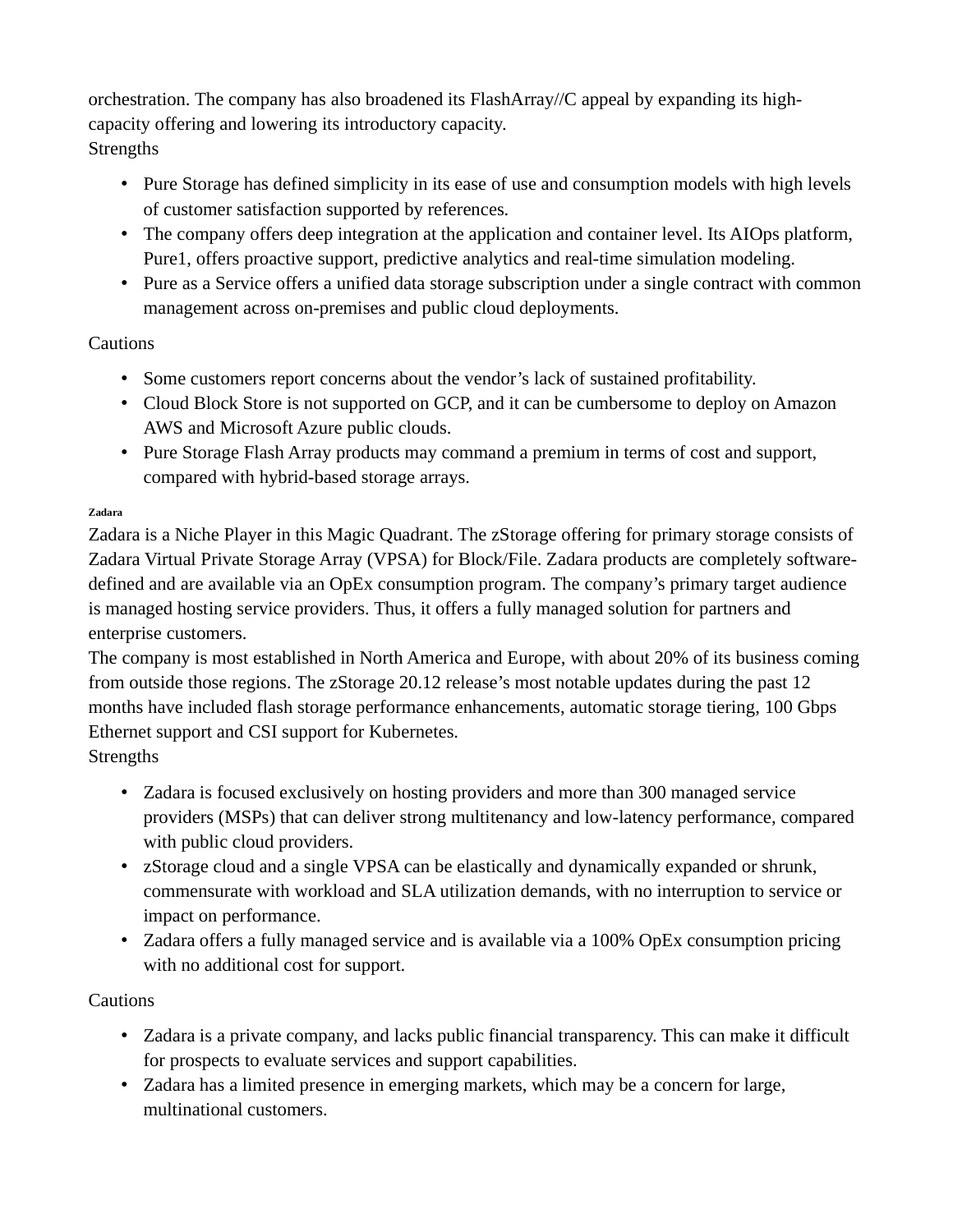• Detailed reporting and analytics at the volume level is not available from Zadara solutions.

# Vendors Added and Dropped

We review and adjust our inclusion criteria for Magic Quadrants as markets change. As a result of these adjustments, the mix of vendors in any Magic Quadrant may change over time. A vendor's appearance in a Magic Quadrant one year and not the next does not necessarily indicate that we have changed our opinion of that vendor. It may be a reflection of a change in the market and, therefore, changed evaluation criteria, or of a change of focus by that vendor.

# Added

Zadara

# Dropped

Oracle didn't meet the inclusion criteria.

# Inclusion and Exclusion Criteria

# Vendor Inclusion Criteria:

- Be a significant player in the market, as determined by Gartner, due to market presence, competitive visibility and/or technology innovation.
- Have generated more than \$50 million in recognized primary storage revenue (GAAP) during the past four quarters (as of March 2021) and/or have an installed base of at least 500 customers in the upper-midsize and large enterprise market. (Gartner defines the upper-end midmarket as being 500 to 999 employees, and the large enterprise as being 1,000 employees or greater.)
- Produce and release primary storage products for general availability as of 31 July 2021. All components must be publicly available, shipping and included on the vendors' published price list as of this date. Products shipping after this date will only have an influence on the Completeness of Vision axis.
- Have more than 100 full-time equivalent (FTE) employees as of 1 June 2021.
- Sell storage arrays through a combination of direct, indirect or OEM channels (but not exclusively), and must have an average selling price of \$49,999 per array for the entire family of products.
- Have products available in at least two of the following three geographic locations APAC region, EMEA and/or North America — by either direct, service provider or channel sales. Have a minimum of 20 customers per each of the geographies. With the exception of the SDS product, a minimum number of customers shall be waived.
- Sell its products under its brand as a stand-alone array platform, without the requirement to bundle it with other vendors' storage products in order that the product be implemented in a commercial production environment.
- Sell its SDS product through a combination of direct, indirect or OEM channels (but not exclusively), or third-party marketplaces.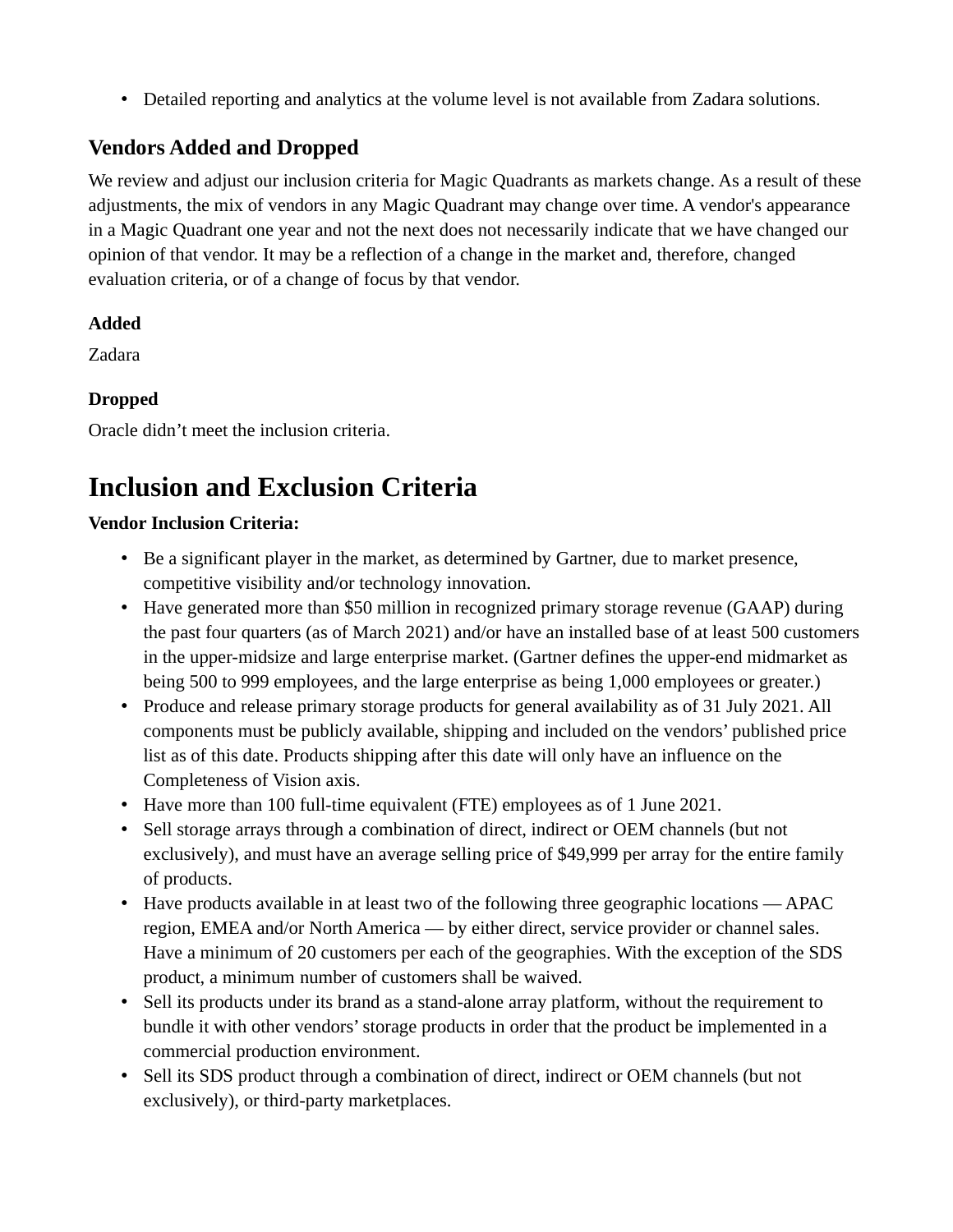• Provide an enterprise-class support and maintenance service, offering 24/7 customer support (including phone support). This can be provided via third-party service organizations, MSPs or channel partners.

## Product Inclusion Criteria:

- Produce and release primary storage products for general availability as of 31 July 2021. All components must be publicly available, shipping and included on the vendors' published price list as of 31 July 2021.
- The primary storage array products must be available as a single configuration of the required hardware or a software of SDS software needed to reliably store and retrieve data using industry-standard, host connection protocols.
- The primary storage array products should have no single points of failure.
- In the case of SSAs, the system must be a self-contained, solid-state-media-only system with a dedicated model name and model number.
- In the case of hybrid storage arrays, the systems can be configured with a combination of HDDs and SSDs in a single array.
- In the case of an SDS solution, the system must be self-contained and available to operate on one or more public or hybrid cloud platforms. It should provide API support to integrate with the providers' IaaS platform, its marketplace and offered as a subscription license. Furthermore, it must support NVMe-oF.

The primary storage arrays and SDS product offerings evaluated in this research include hybrid storage arrays, SSAs and/or SDS products that scale up, scale out and may have unified storage architectures. Because these products have different availability characteristics, performance profiles, scalability, ecosystem support, pricing and warranties, they enable users to tailor solutions for operational needs, planned new application deployments, forecast growth rates and/or asset management strategies. Exclusion Criteria:

- Storage arrays and SDS products designed to support only unstructured data workloads managed by dedicated scale-out distributed file systems and object storage protocols are not included for evaluation as a part of this Magic Quadrant.
- Storage arrays and SDS products that are designed and marketed as solutions to support specific use cases only (e.g., video surveillance or video rendering and content production) are not included in this research.
- Storage products that are purposely designed to solely support both the applications and the storage volumes associated with the applications in an integrated form factor (rack or appliance) under a common product brand are not included in this Magic Quadrant.

# Written Confirmation of Financial Achievement

Gartner may require that you provide a written confirmation of achievement of one of the following requirements. The confirmation must be from an appropriate senior finance executive in your organization.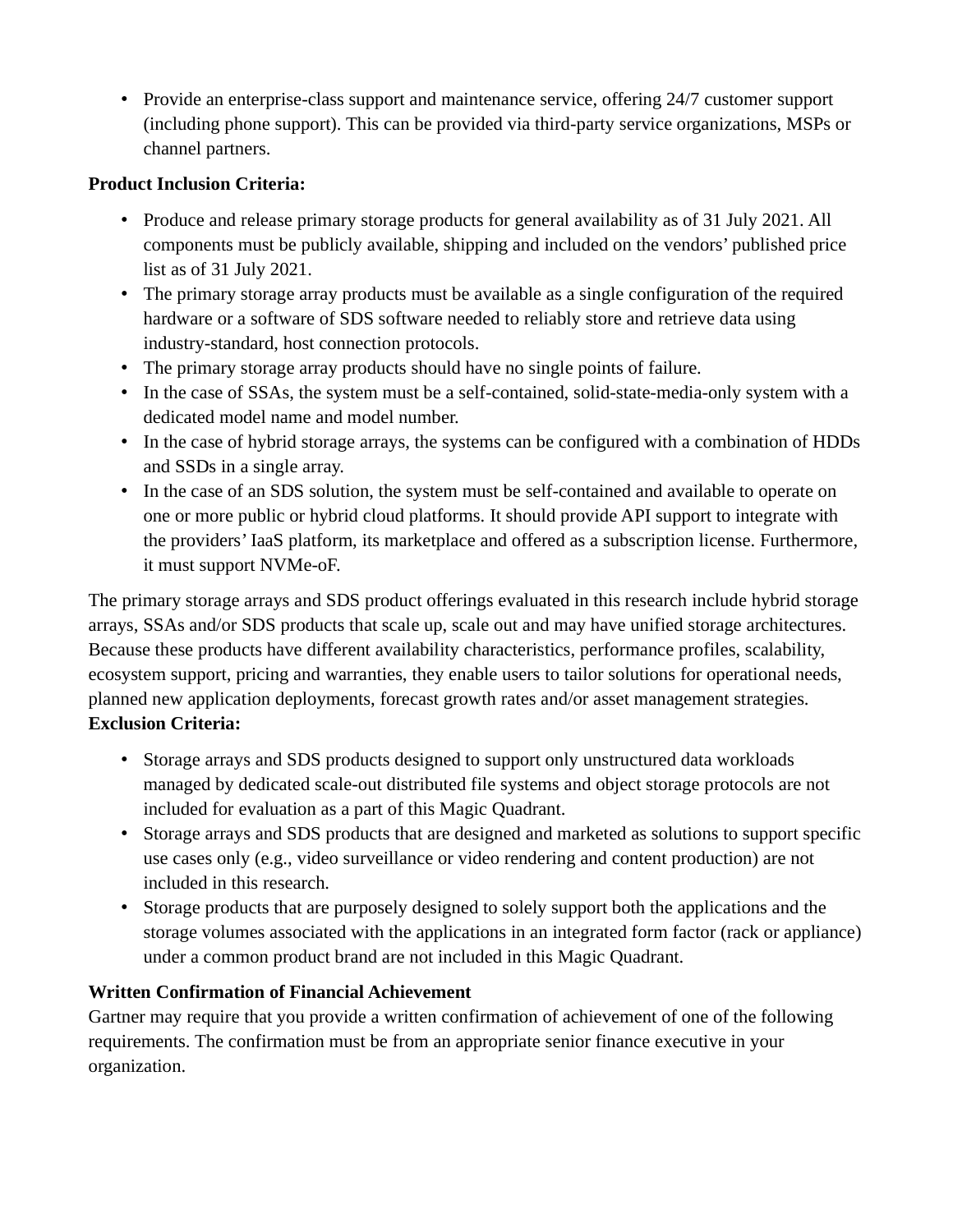- More than 500 current primary storage customers (with active support contracts) in the upperend midmarket or large enterprise segment. Gartner defines the upper-end midmarket as being 500 to 999 employees, and the large enterprise as being 1,000 employees or more.
- More than \$50 million of recognized product revenue (GAAP) in the primary storage array market during the past four quarters (as of March 2021).
- More than \$12 million in primary storage array, or recurring software subscription revenue during the past four quarters (as of March 2021). It also requires a minimum of 2x the number of active product-based revenue customers from April 2020 to March 2021 during the previous 12-month period. Finally, 2x product revenue growth year over year compared with the previous 12-month period, and more than 35 FTE employees as of 1 June 2021.

# Evaluation Criteria

# Ability to Execute

# Table 1: Ability to Execute Evaluation Criteria

•

•

| <b>Product or Service</b>           | High     |
|-------------------------------------|----------|
| Overall Viability                   | High     |
| <b>Sales Execution/Pricing</b>      | High     |
| Market Responsiveness/Record Medium |          |
| <b>Marketing Execution</b>          | Medium   |
| <b>Customer Experience</b>          | High     |
| <b>Operations</b>                   | NotRated |
| Source: Gartner (October 2021)      |          |

# Completeness of Vision

# Table 2: Completeness of Vision Evaluation Criteria

| <b>Market Understanding</b>        | Medium |  |
|------------------------------------|--------|--|
| <b>Marketing Strategy</b>          | High   |  |
| <b>Sales Strategy</b>              | High   |  |
| <b>Offering (Product) Strategy</b> | High   |  |
| <b>Business Model</b>              | Medium |  |
| Vertical/Industry Strategy         | Medium |  |
| Innovation                         | High   |  |
| Geographic Strategy                | Medium |  |
| Source: Gartner (October 2021)     |        |  |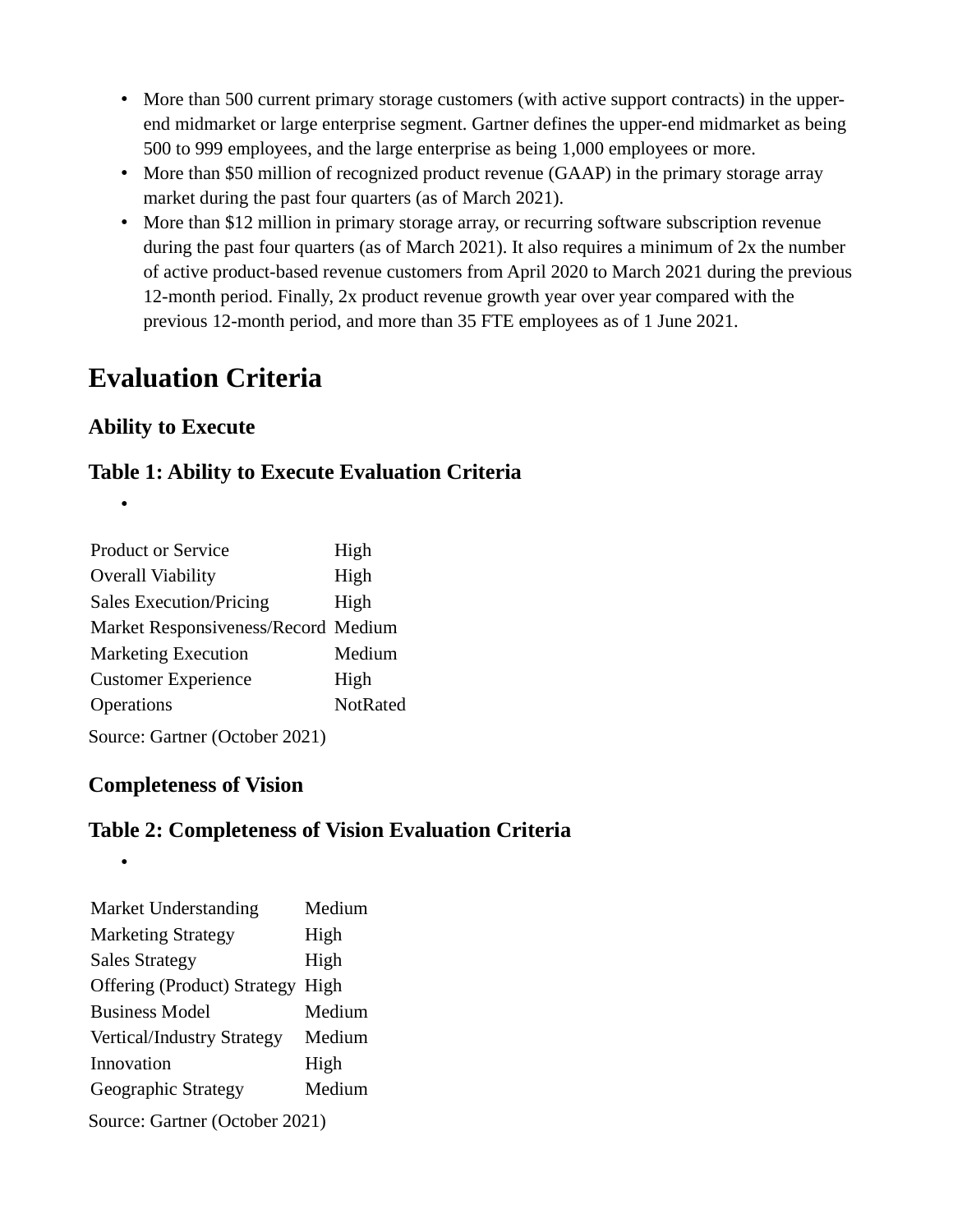# Quadrant Descriptions

## Leaders

Vendors in the Leaders quadrant have the highest composite scores for their Ability to Execute and Completeness of Vision. A Leader has the market share, credibility, and marketing and sales capabilities needed to drive the acceptance of new technologies. These vendors demonstrate a clear understanding of market needs. They are innovators and thought leaders, with well-articulated plans that customers and prospects can use when designing their storage infrastructures and strategies. In addition, Leaders have a presence in the five major geographical regions, consistent financial performance and broad platform support.

#### Challengers

Vendors in the Challengers quadrant participate in the broad primary storage market and execute well enough to be a serious threat to vendors in the Leaders quadrant. Challengers have strong products, as well as a sufficiently credible market position and resources to sustain continued growth. Financial viability is not an issue for Challengers; however, they lack the size and influence of vendors in the Leaders quadrant.

#### Visionaries

Vendors in the Visionaries quadrant deliver innovative products that address operationally or financially important end-user problems on a broad scale, but have not yet demonstrated the ability to capture market share or sustainable profitability. Visionaries are frequently privately held companies and acquisition targets for larger, established companies. The likelihood of acquisition often reduces the real versus perceived risks associated with installing their systems.

## Niche Players

Vendors in the Niche Players quadrant are often narrowly focused on specific markets or vertical segments, such as data warehousing; HPC; low-cost, disk-based data retention and other areas that are generally underpenetrated by the larger disk array vendors. This quadrant may also include vendors that are ramping up their disk array offerings, or larger vendors that are having difficulty developing and executing on their vision.

# **Context**

This Magic Quadrant represents vendors offering hybrid storage arrays, SSAs or both, and/or SDS solutions, developed internally or acquired through an OEM agreement. Integration with public and hybrid clouds; ease of management using AIOps; a comprehensive set of data services to increase availability; and efficiency are technical attributes infrastructure and operations (I&O) leaders must consider when choosing a primary storage system.

I&O leaders must also ensure that primary storage systems and SDS solutions are acquired at the right price points using industry benchmarks, while choosing the appropriate acquisition model — capex or opex — for the organization. Preference should be given to vendors that provide availability, efficiency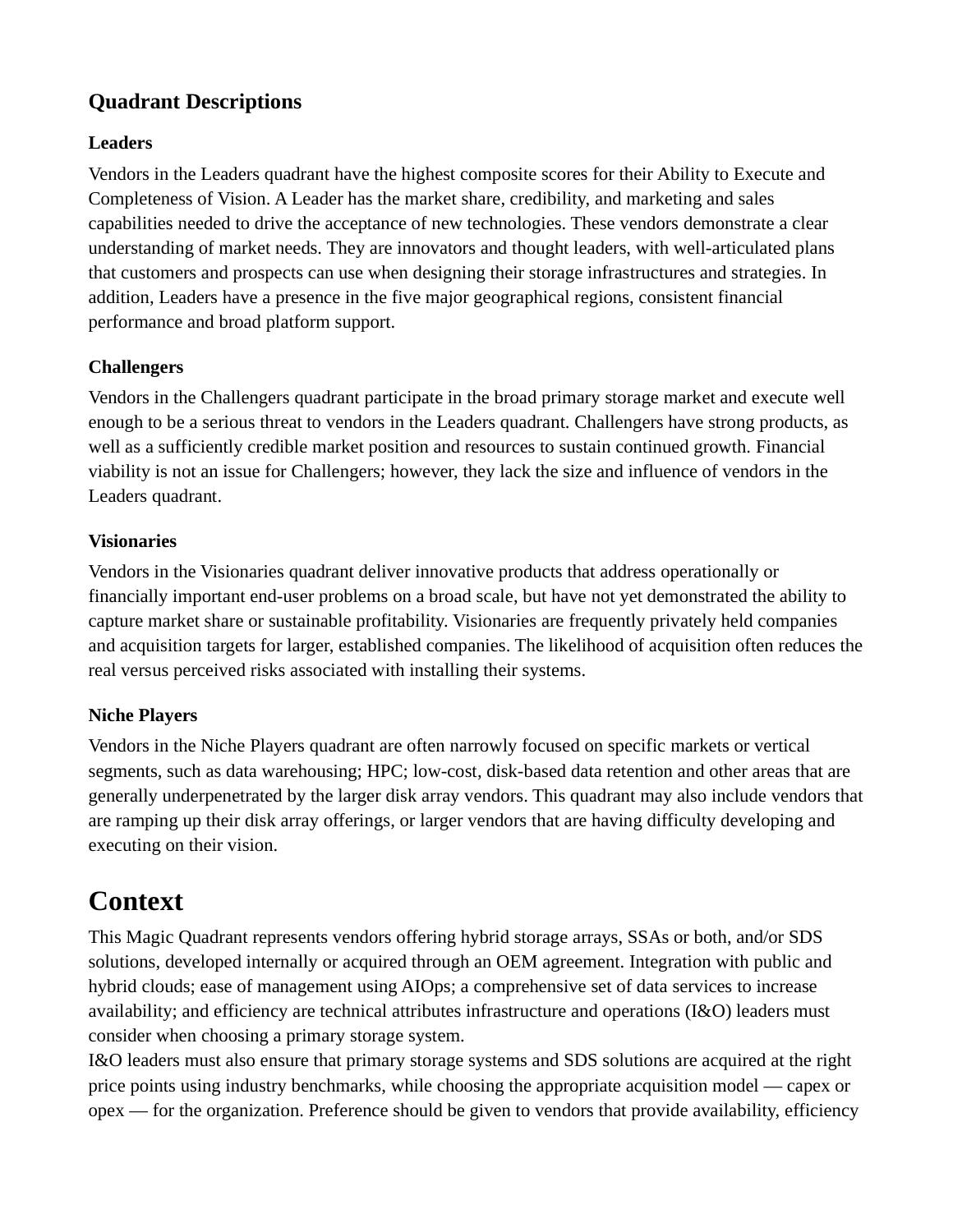and performance guarantees, and those that have a competent partner network that ensures solution design and installation is flawless and hardware replacements are carried out in a timely manner. Internally, I&O leaders must work with application owners to understand application performance and availability requirements, as well as roadmaps. They must choose among, or choose a combination of SSAs or hybrid arrays or SDS offerings, based on these application requirements.

# Market Overview

External controller-based (ECB) storage vendor revenue fell by 2.3% in 2020 as a result of the COVID-19 pandemic, followed by a modest growth of 3.7% in 2021. The adoption of SSAs continues to increase and, in the long term, will continue to buoy the declining ECB market. In 2024, 55.5% of ECB revenue will come from the SSA subsegment, up from 44.4% in 2019. The primary storage market faces other headwinds, as customers have accelerated adoption of alternatives, such as hyperconverged systems and public cloud. Public cloud computing grew 22% in 2020, and is expected to grow 26.2% in 2021, expediting the shift from on-premises enterprise storage footprint to publiccloud-native storage.

In 2021, SSA vendors continued to make incremental investments to their product portfolio and announced products that supported capabilities, such as support for quad-level cell (QLC), SCM and NVMe-oF technologies. These technologies are available at a premium, when compared with traditional SSAs, and are not yet viewed as compelling and mature enough for enterprises to broadly deploy as storage tiers. Also, unlike the transition from hybrid arrays to SSAs, which enterprises viewed as a significant technology shift with tangible performance benefits, enterprises have yet to understand the value that these new technologies bring to their application landscapes. Hence, enterprises will look to extend the life of current SSA systems, as they already address the highperformance and availability requirements of most workloads in the enterprise.

Primary storage vendors also continued to make investments in software capabilities that provide tighter integration with public cloud providers, primarily AWS, GCP and Microsoft Azure. Storage systems are being designed to handle data mobility to and from the public cloud, and to address use cases such as backup to cloud, storage tiering, disaster recovery to public cloud and hybrid cloud. Vendors are exploring the possibility of using AI to perform predictive hardware maintenance and automatic storage performance tuning, based on application behavior. Such capabilities are already proved to reduce first- and second-level technical support and offer a degree of agility into the storage system.

# Evidence

Gartner analyst inquiries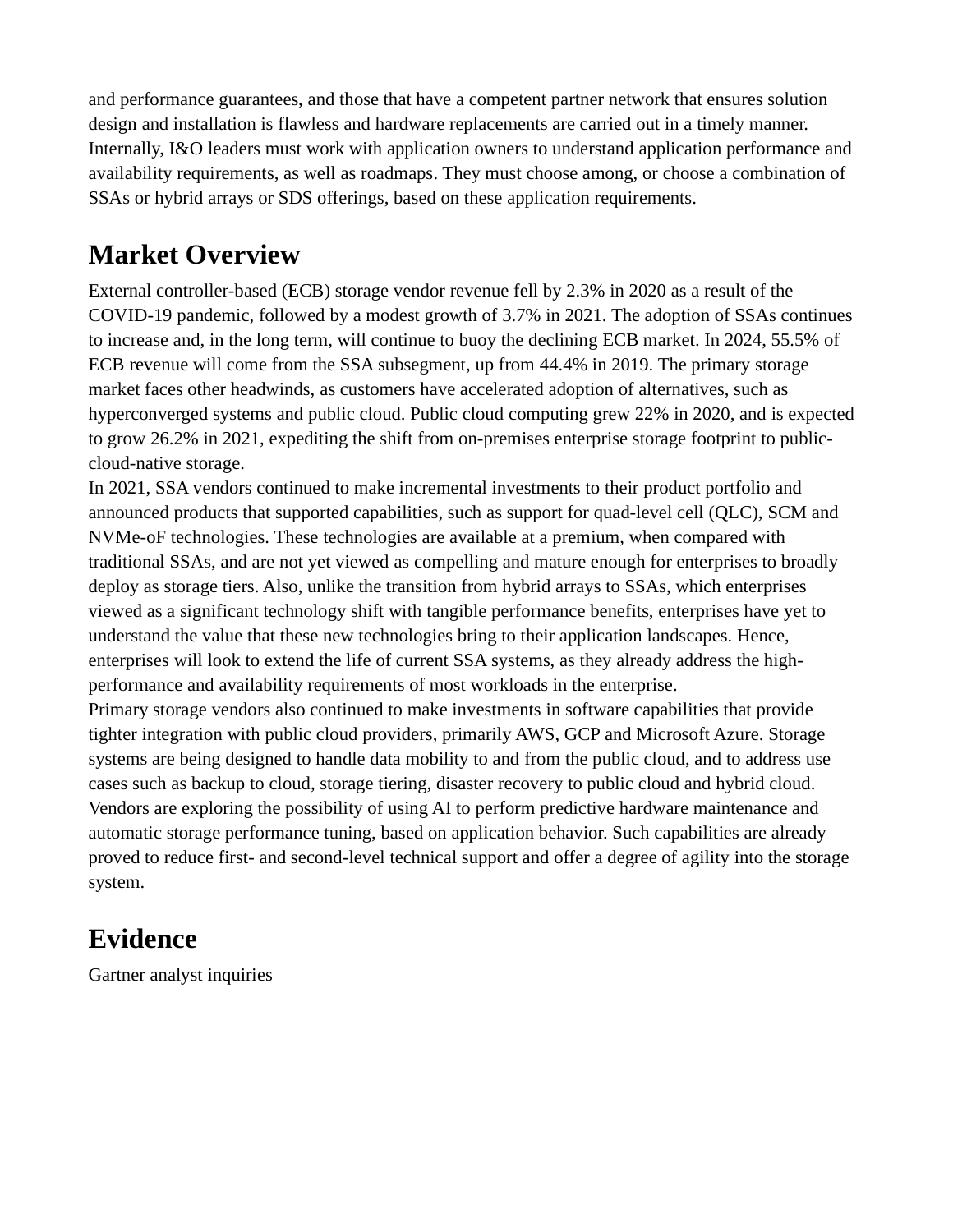# Evaluation Criteria Definitions

# Ability to Execute

**Product/Service:** Core goods and services offered by the vendor for the defined market. This includes current product/service capabilities, quality, feature sets, skills and so on, whether offered natively or through OEM agreements/partnerships as defined in the market definition and detailed in the subcriteria.

Overall Viability: Viability includes an assessment of the overall organization's financial health, the financial and practical success of the business unit, and the likelihood that the individual business unit will continue investing in the product, will continue offering the product and will advance the state of the art within the organization's portfolio of products.

Sales Execution/Pricing: The vendor's capabilities in all presales activities and the structure that supports them. This includes deal management, pricing and negotiation, presales support, and the overall effectiveness of the sales channel.

Market Responsiveness/Record: Ability to respond, change direction, be flexible and achieve competitive success as opportunities develop, competitors act, customer needs evolve and market dynamics change. This criterion also considers the vendor's history of responsiveness.

Marketing Execution: The clarity, quality, creativity and efficacy of programs designed to deliver the organization's message to influence the market, promote the brand and business, increase awareness of the products, and establish a positive identification with the product/brand and organization in the minds of buyers. This "mind share" can be driven by a combination of publicity, promotional initiatives, thought leadership, word of mouth and sales activities.

Customer Experience: Relationships, products and services/programs that enable clients to be successful with the products evaluated. Specifically, this includes the ways customers receive technical support or account support. This can also include ancillary tools, customer support programs (and the quality thereof), availability of user groups, service-level agreements and so on.

Operations: The ability of the organization to meet its goals and commitments. Factors include the quality of the organizational structure, including skills, experiences, programs, systems and other vehicles that enable the organization to operate effectively and efficiently on an ongoing basis.

# Completeness of Vision

Market Understanding: Ability of the vendor to understand buyers' wants and needs and to translate those into products and services. Vendors that show the highest degree of vision listen to and understand buyers' wants and needs, and can shape or enhance those with their added vision.

Marketing Strategy: A clear, differentiated set of messages consistently communicated throughout the organization and externalized through the website, advertising, customer programs and positioning statements.

Sales Strategy: The strategy for selling products that uses the appropriate network of direct and indirect sales, marketing, service, and communication affiliates that extend the scope and depth of market reach, skills, expertise, technologies, services and the customer base.